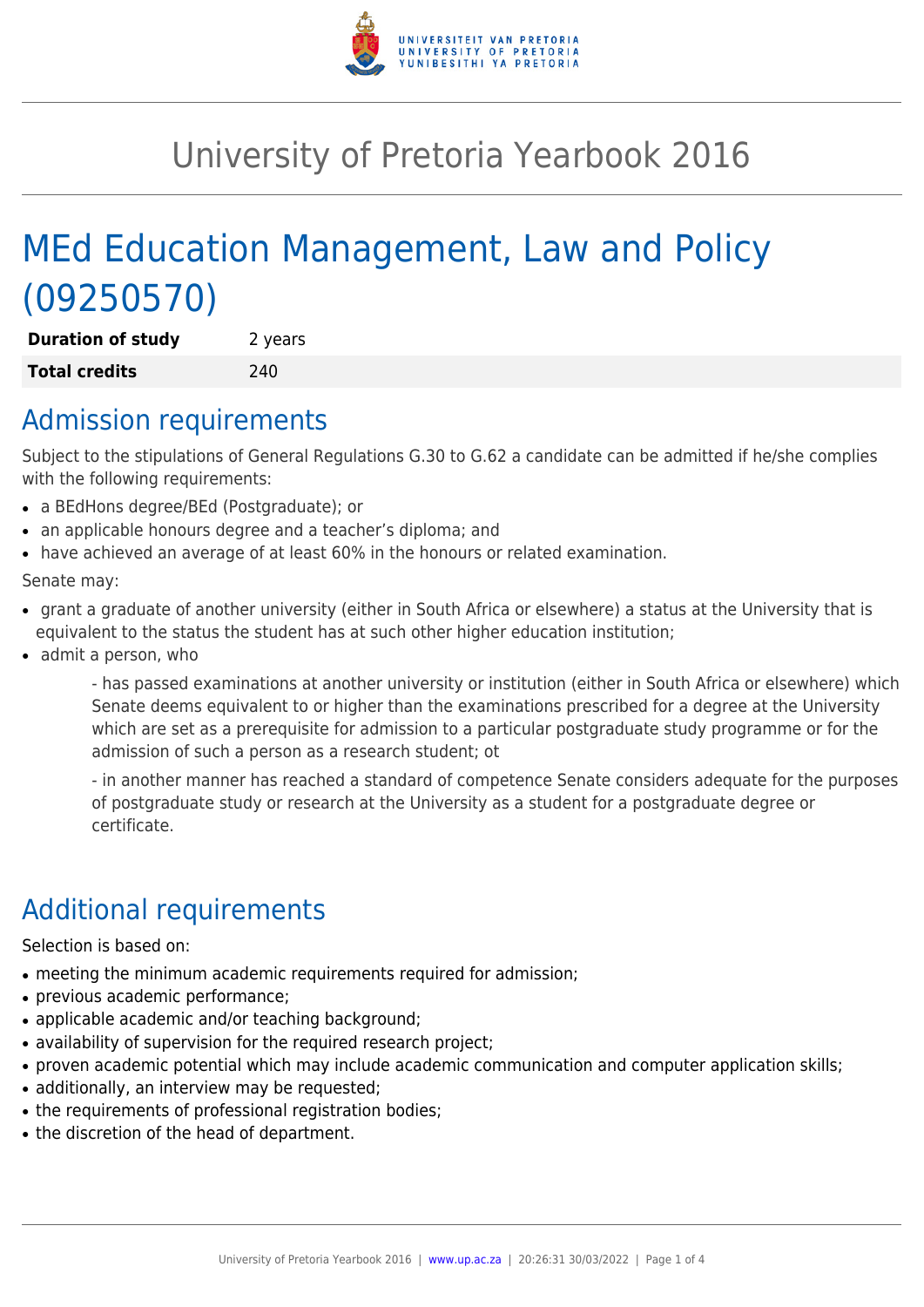

## Other programme-specific information

- Renewal of registration after the two-year period is permitted only under special circumstances in which case the head of department may give approval for a limited fixed extension of this period in terms of the set procedures.
- Students will be granted two opportunities to pass NMQ 800. Unsuccessful candidates will not be allowed to continue with the programme.
- This requirement applies to both the full research as well as the coursework master's degrees.

### Research information

All master's students must submit a dissertation or a mini-dissertation and must pass Research Proposal (NMQ 800). For the MEd research degree programmes, a dissertation on a topic approved by the Dean on the recommendation of the Head of department must be submitted, following the approval of a complete research proposal. A literature study is not acceptable.

- One publishable article based on the research that the student conducted for the dissertation or the minidissertation and approved by the supervisor, must be submitted. The article must be submitted at the offices of Student Administration before 15 February for the Autumn graduation ceremonies and before 15 July for the Spring graduation ceremonies.
- In addition to the copies referred to above, each successful student must submit a bound paper copy as well as two electronic copies of the approved mini-dissertation/dissertation to the Head: Student Administration in the format specified by the faculty and in accordance with the minimum standards set by the Department of Library Services
- (see http://upetd.up.ac.za/authors/ publish/ standards.htm#specs), before 15 February for the Autumn graduation ceremonies and before 15 July for the Spring graduation ceremonies. Failure to meet these deadlines will result in the degree being awarded during a subsequent series of graduation ceremonies.
- All students have to submit a research proposal during the first year of registration and defend it successfully before a panel of examiners appointed by the Dean, in collaboration with the Head of department, Supervisor and Research Coordinator, before they can start with the research.
- Students have to apply for ethical clearance to the Head of department and Ethics Committee and only commence with field work once the application for ethical clearance has been approved by the Ethics Committee.
- Students have to present a progress report on the research to the Supervisor annually. Continued reregistration depends on satisfactory annual progress.
- All students have to attend the research capacity building sessions on quantitative and qualitative research at master's level.

#### Pass with distinction

The MEd degree is conferred with distinction on a student who obtains at least 75% in the dissertation.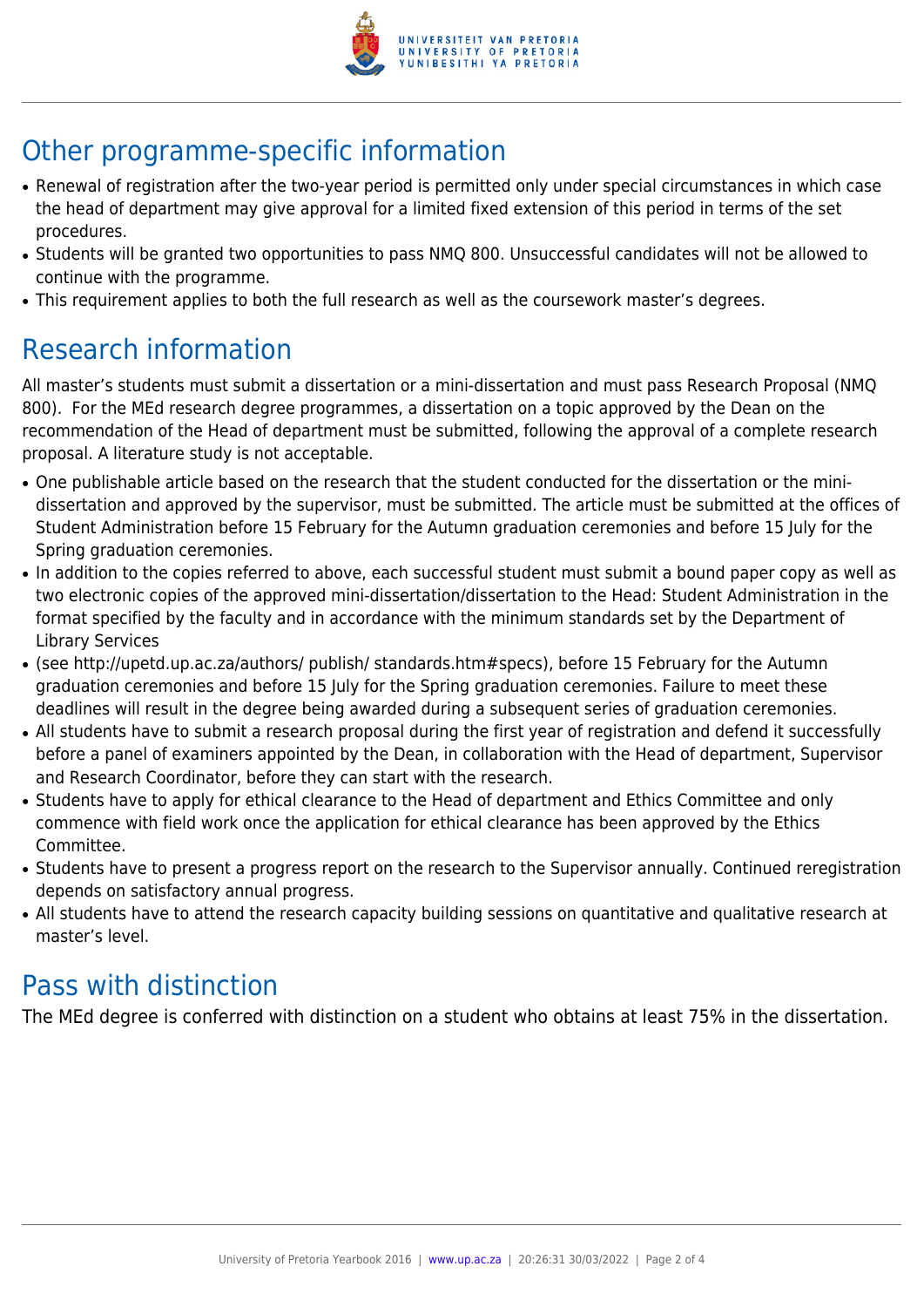

### Curriculum: Year 1

**Minimum credits: 30**

#### **Fundamental modules**

#### **Research proposal 800 (NMQ 800)**

| <b>Module credits</b>         | 30.00                          |
|-------------------------------|--------------------------------|
| <b>Prerequisites</b>          | No prerequisites.              |
| Language of tuition           | Double Medium                  |
| <b>Academic organisation</b>  | <b>Education Dean's Office</b> |
| <b>Period of presentation</b> | Year                           |

#### **Module content**

Development of a research proposal. Research methodology. Overview and principles of quantitative and qualitative research methodology. Data collection methods, data analysis methods, paradigm analysis and theoretical frameworks for educational studies. Global theoretical perspectives in education.